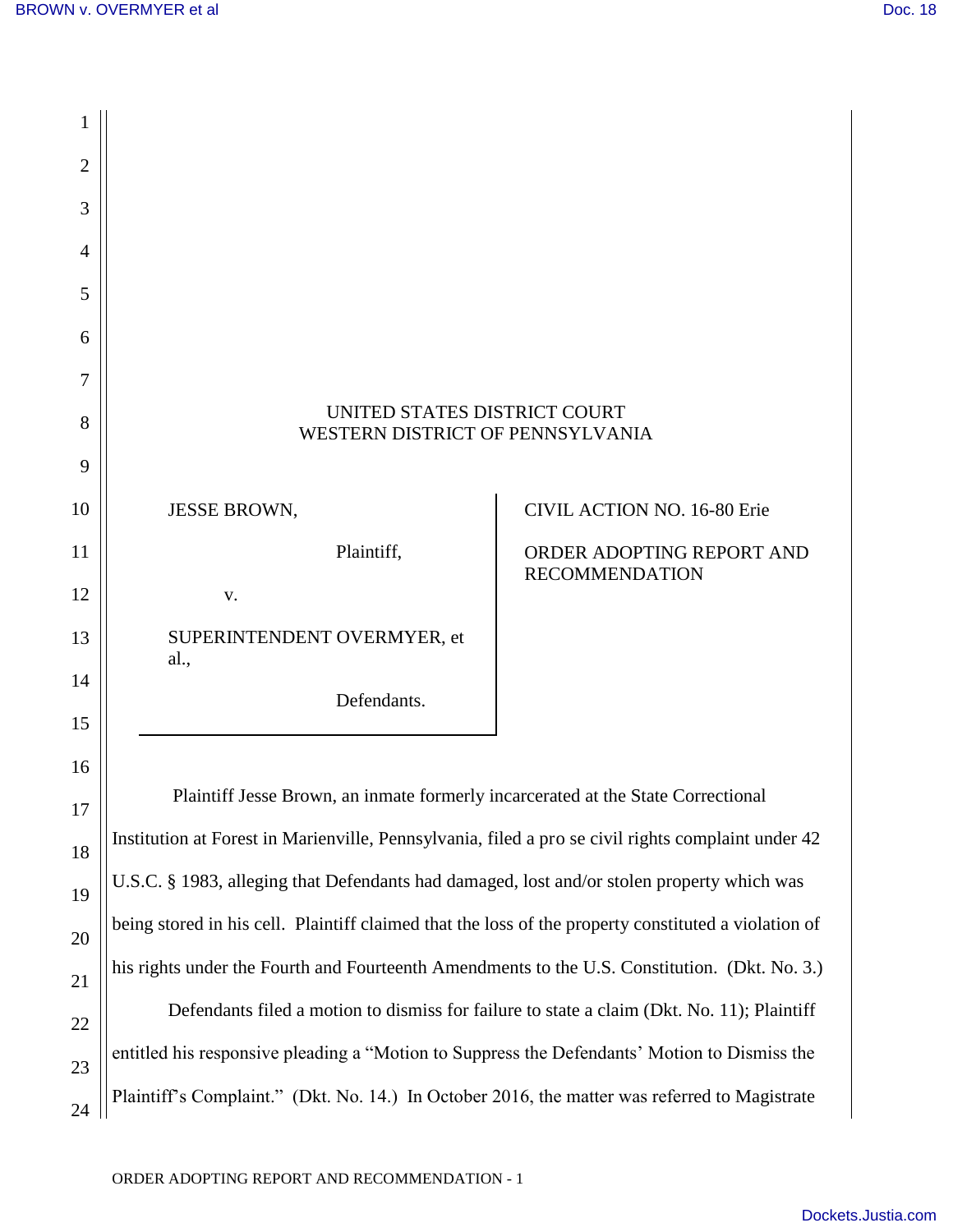1 2 3 4 5 Judge Susan Paradise Baxter, and on March 17, 2017, Judge Baxter issued a Report and Recommendation that Plaintiff's "motion to suppress" be denied and Defendants' motion to suppress be granted. (Dkt. No. 16.) Plaintiff timely filed his "Objections to This Report and Recommendation" (Dkt. No. 17) and this Court has reviewed all the pleadings and the relevant portions of the record.

6 7 The Report and Recommendation will be adopted and Defendants' motion to dismiss will be granted. The Court's reasoning follows.

**Discussion**

8

15

16

17

18

19

20

9 10 11 12 13 14 In reviewing a motion to dismiss filed under Fed.R.Civ.P. 12(b)(6), the Court is required to accept as true all well-plead allegations of the complaint and view them in the light most favorable to the plaintiff. Erickson v. Pardus, 551 U.S. 89, 93-94 (2007). If the complaint does not allege "enough facts to state a claim to relief that is plausible on its face," it must be dismissed. Bell Atlantic Corp. v. Twombly, 550 U.S. 544, 570 (2007); see also Ashcroft v. Iqbal, 556 U.S. 662, 6787 (2009).

As the Report and Recommendation points out, Plaintiff's problem is not that he does not allege sufficient facts to support his claims, it is that his factual allegations do not entitle him to the relief that he seeks. He claims, for example, that the failure to return his missing property violates his Fourth Amendment right to be free from illegal searches and seizures. But the Supreme Court has held unequivocally that the Fourth Amendment is inapplicable to prison cell searches or seizures of property from those cells. Hudson v. Palmer, 468 U.S. 517, 536 (1984).

21 22 23 Similarly, his Fourteenth Amendment claim – that the loss/confiscation of his property is a violation of his right to due process – fails in the face of case authority that the prison grievance procedure (of which Plaintiff acknowledges he availed himself) satisfies all